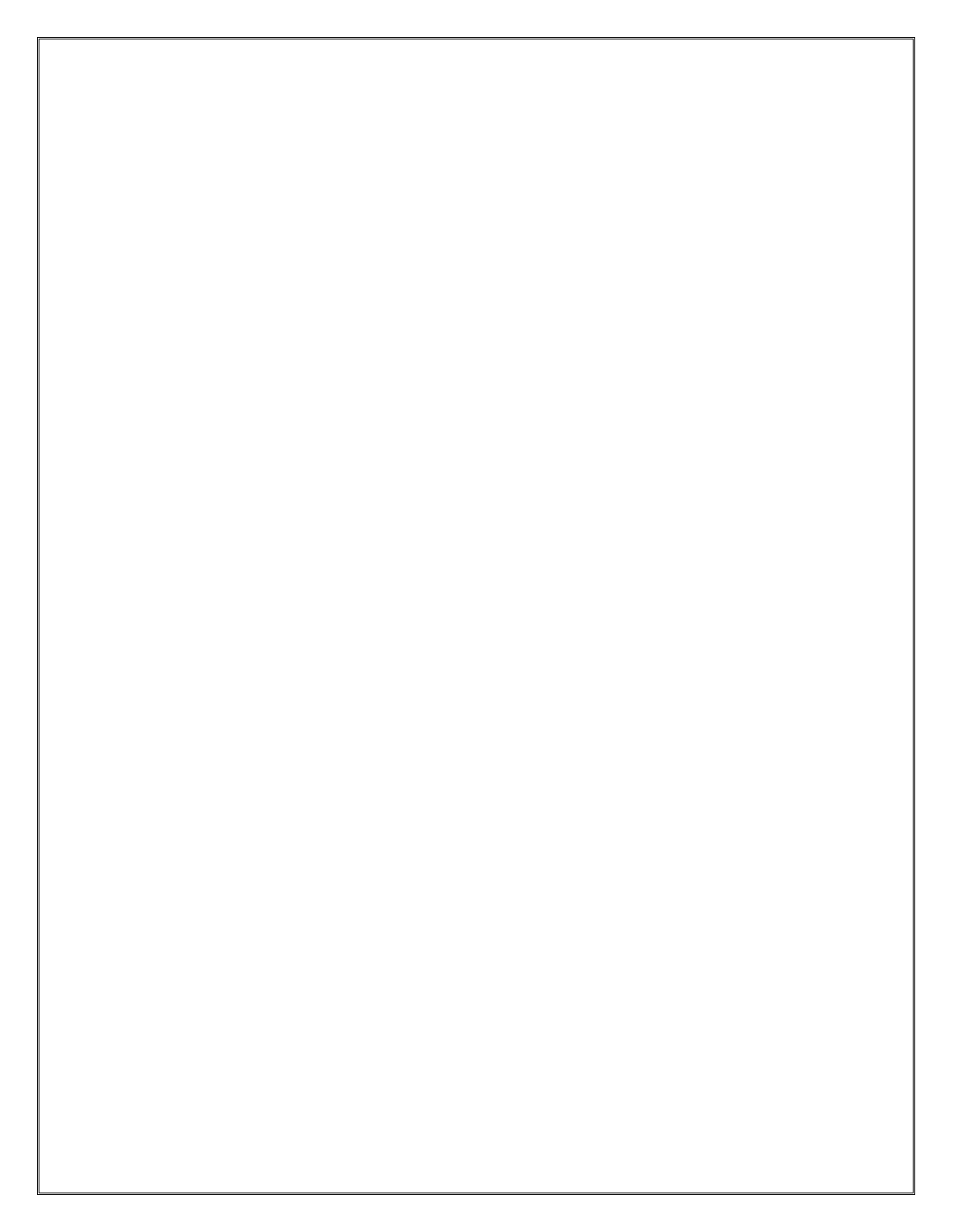### **Table of Contents**

| Summary of Recommendations and Management Responses4 |  |
|------------------------------------------------------|--|
|                                                      |  |
| Appendix 2 : Excerpt from Ambulance Revenue Report 9 |  |
|                                                      |  |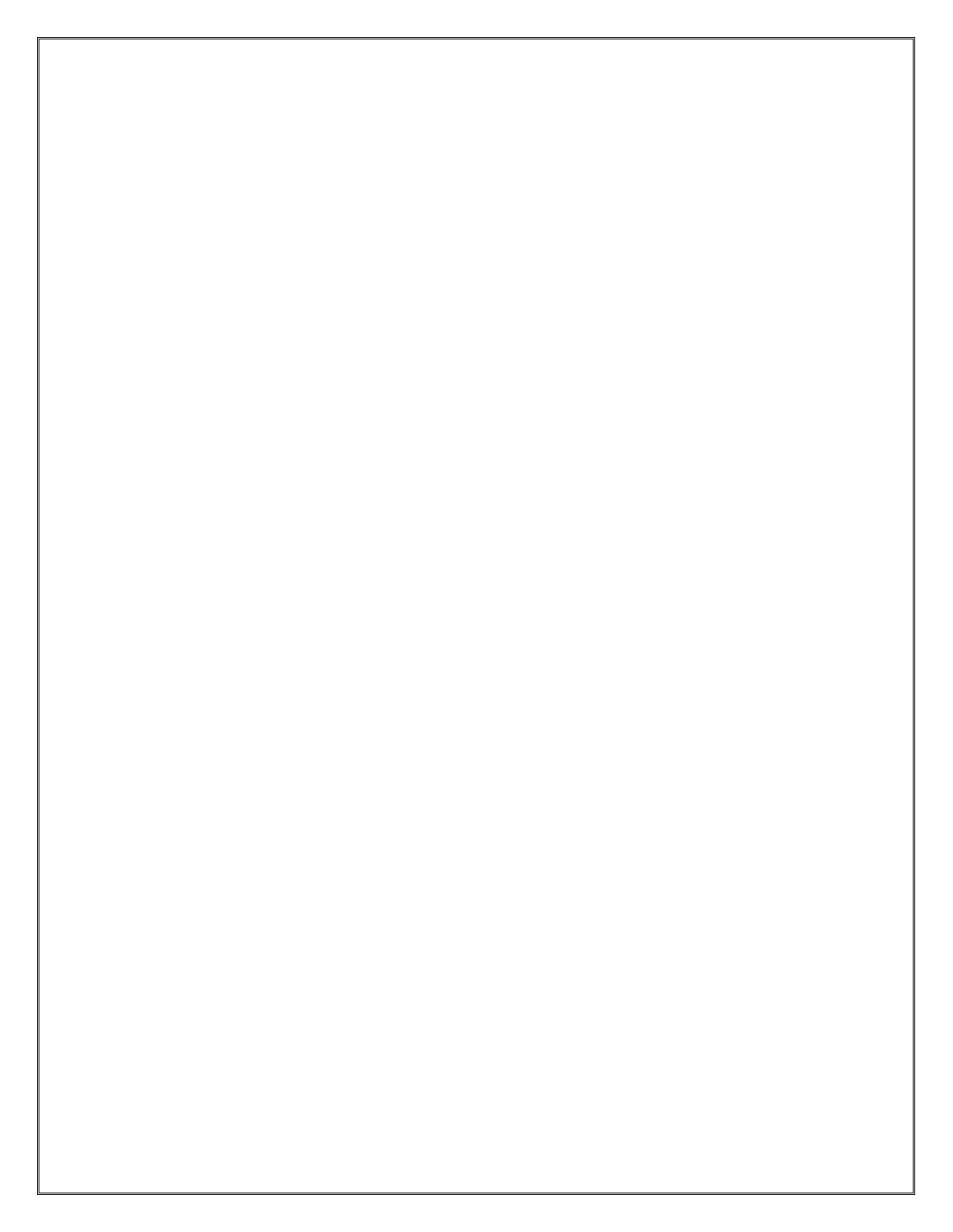### **Mandate of the City Auditor**

The City Auditor is a statutory officer appointed by City Council under the *City of Winnipeg Charter Act*. The City Auditor reports to Council through the Audit Committee (Executive Policy Committee) and is independent of the City Administration. The City Auditor conducts examinations of the operations of the City and its affiliated bodies to assist Council in its governance role of ensuring Civic Administration's accountability for the quality of stewardship over public funds and for the achievement of value for money in City operations. Once an audit report has been communicated to Council, it becomes a public document.

### **Audit Background**

The City of Winnipeg received just under \$14 million in 2005 in revenue generated from ambulance fees. In addition, the accounts receivable, with respect to ambulance fees in 2006, was just over \$10 million. The collection of this revenue is managed primarily by the Winnipeg Fire Paramedic Services Department (WFPS). The Water and Waste Department collects fees on behalf of the WFPS as part of its cashier services located at 510 Main Street and 615 Des Meurons.

The Audit Department selected ambulance fees for review based on the potential for control risks and exposures related to revenue collection. The overall objective of the review was to determine whether the WFPS has appropriate controls in place to reduce the likelihood of revenue losses.

### **Audit Objectives**

The objectives of this review are

• To evaluate the effectiveness of controls in place to mitigate the risk of fraud, theft or error for ambulance revenue, and

• To identify opportunities to improve financial and administrative controls and provide the Winnipeg Fire Paramedic Services management with recommendations to improve the revenue collection processes for ambulance fees.

### **Audit Scope**

The period of review was from December 1, 2005 to September 30, 2006. The review covered the revenue collection processes including billing, cash handling and collection, receivables, accounting, and reporting.

The review focused on whether the controls are adequate to provide reasonable assurance that

- all revenues are collected;
- financial assets are safeguarded;
- compliance with statutory requirements and established policies and procedures is achieved; and
- systems and processes in place are efficient, economical and make effective use of resources.

### **Audit Approach**

The Audit Department engaged the assistance of KPMG to lead the review. A team consisting of staff from the Audit Department and KPMG performed the review.

The team conducted the review through a series of interviews with key staff to determine the processes and controls around the collection and reporting of revenue. An internal control matrix was developed against the objectives of the review. These controls were tested to determine whether they were working as intended and to identify potentially missing controls.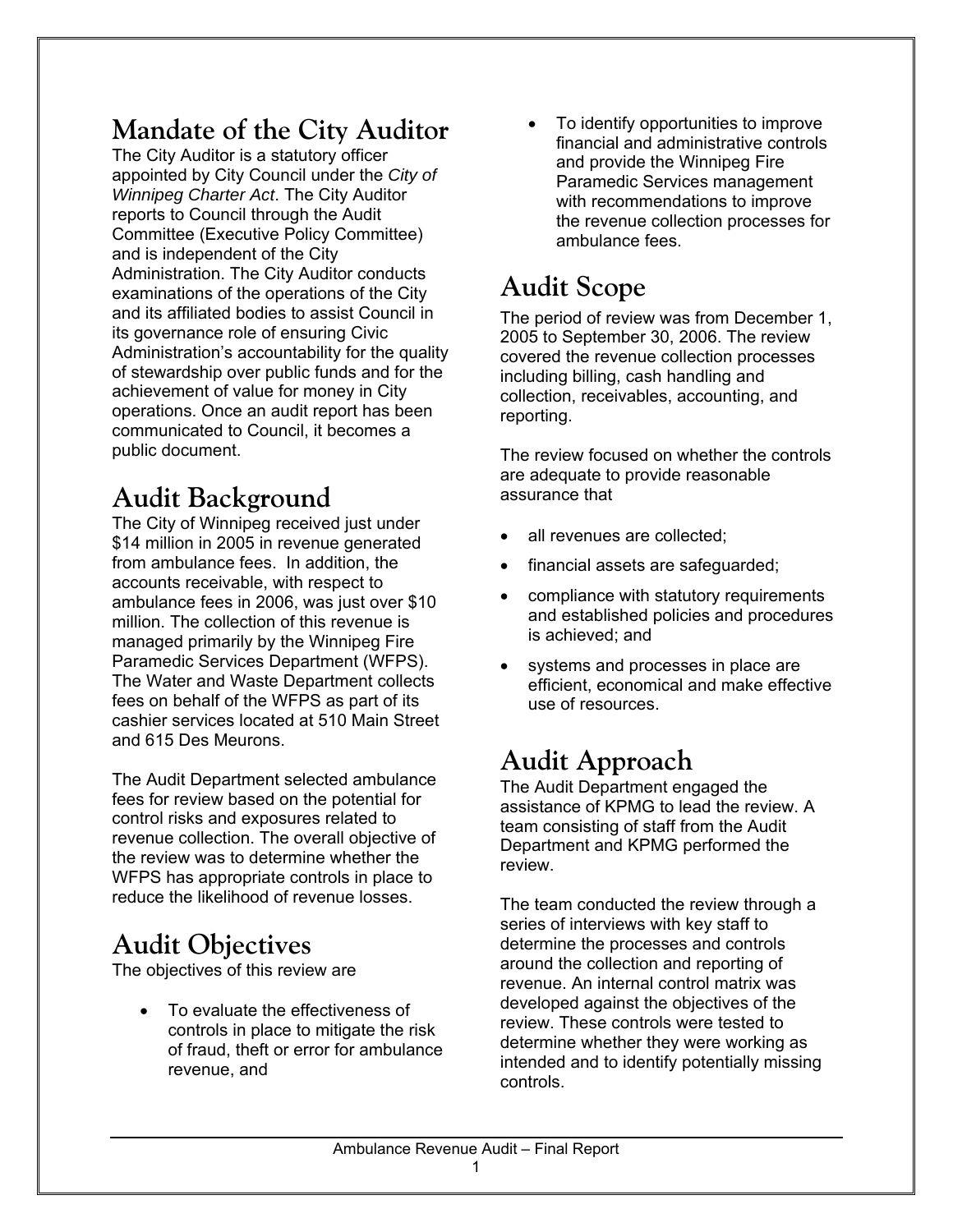### **Acknowledgement**

The Audit Department wants to extend its appreciation to the management and staff from the Winnipeg Fire Paramedic Service who participated in the review. In addition, we acknowledge the assistance provided by KPMG LLP.

#### **Members of the Audit Team**

Brian Whiteside CA●CIA Deputy City Auditor

Autumn Robbie-Draward, BSA, BA, CIA Auditor

\_\_\_\_\_\_\_\_\_\_\_\_\_\_\_\_\_\_\_\_\_\_\_\_\_ *\_\_\_\_\_\_\_\_\_\_\_\_\_\_\_\_\_\_\_\_\_\_\_\_\_\_\_\_* Shannon Hunt, CGA, CFE Date City Auditor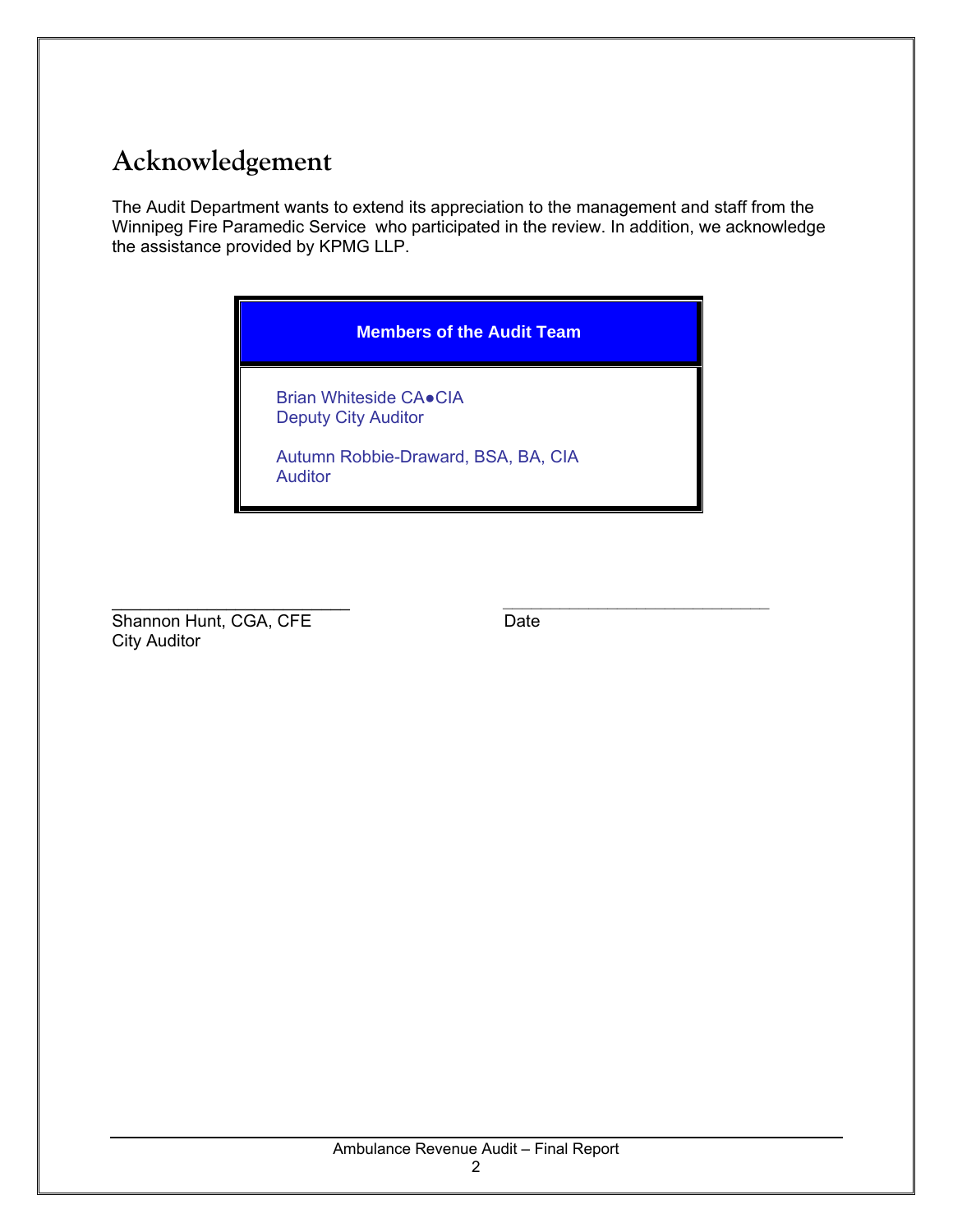### **Summary Observations**

#### **Strengths**

The following strengths were identified:

- Access to write off accounts appears appropriately restricted.
- Council approves the ambulance billing rates.
- Multiple reconciliations are being performed to provide assurance that the collecting, recording and depositing of payments is accurate, although sign-off by those performing the reconciliation needs improvement.

#### **Areas for Improvement:**

The following areas for improvement were identified:

- Controls over determining accounts to be written appear to be informal. Policies should be developed and approved to provide consistency and transparency for amounts written off. Senior officers should approve the allowance for bad debts. Evidence of the review and approval of the allowance should be documented and retained.
- The growing receivable balance, due to certain accounts in dispute (these accounts total several million dollars), has created a significant restriction on cash flow and could result in cash flow deficiencies if not resolved in a timely manner. WFPS has had legal counsel involved in settling the dispute. However, there continues to be uncertainty as to who is responsible for these payments. Due to the significant amounts involved, the duplication of effort required in billing, and the continued uncertainty, proposed actions to be taken to resolve this dispute should be reported to Executive Policy Committee.
- Segregation of duties in the handling of the payments, receipt of cash, applying of payments and creating deposits needs to be improved.
- For a number of controls identified, although we were able to observe the performance of the control, no physical evidence was available to test if the control operated effectively throughout the period of review. Evidence of performance of control should be documented and retained when control activities are performed.
- Controls over the completeness of patient care reports needs to be strengthened.

### **Conclusion**

Overall, we found a number of good controls in place over the completeness, validation, existence, and safeguarding of assets; however, a significant number of these controls didn't have clearly documented evidence of the performance of the control. For these controls to be effective, the Winnipeg Fire Paramedic Service should consistently document and retain the evidence of performance of the controls. This will allow management to more effectively monitor the performance of control activities.

The resolution of the accounts receivable in dispute needs to be addressed as the balance in dispute is substantial.

We have made 20 recommendations to improve the controls over ambulance revenue. The Winnipeg Fire Paramedic Service Department has agreed to implement these recommendations. A summary of these recommendations and management responses can be found in the next section of this report.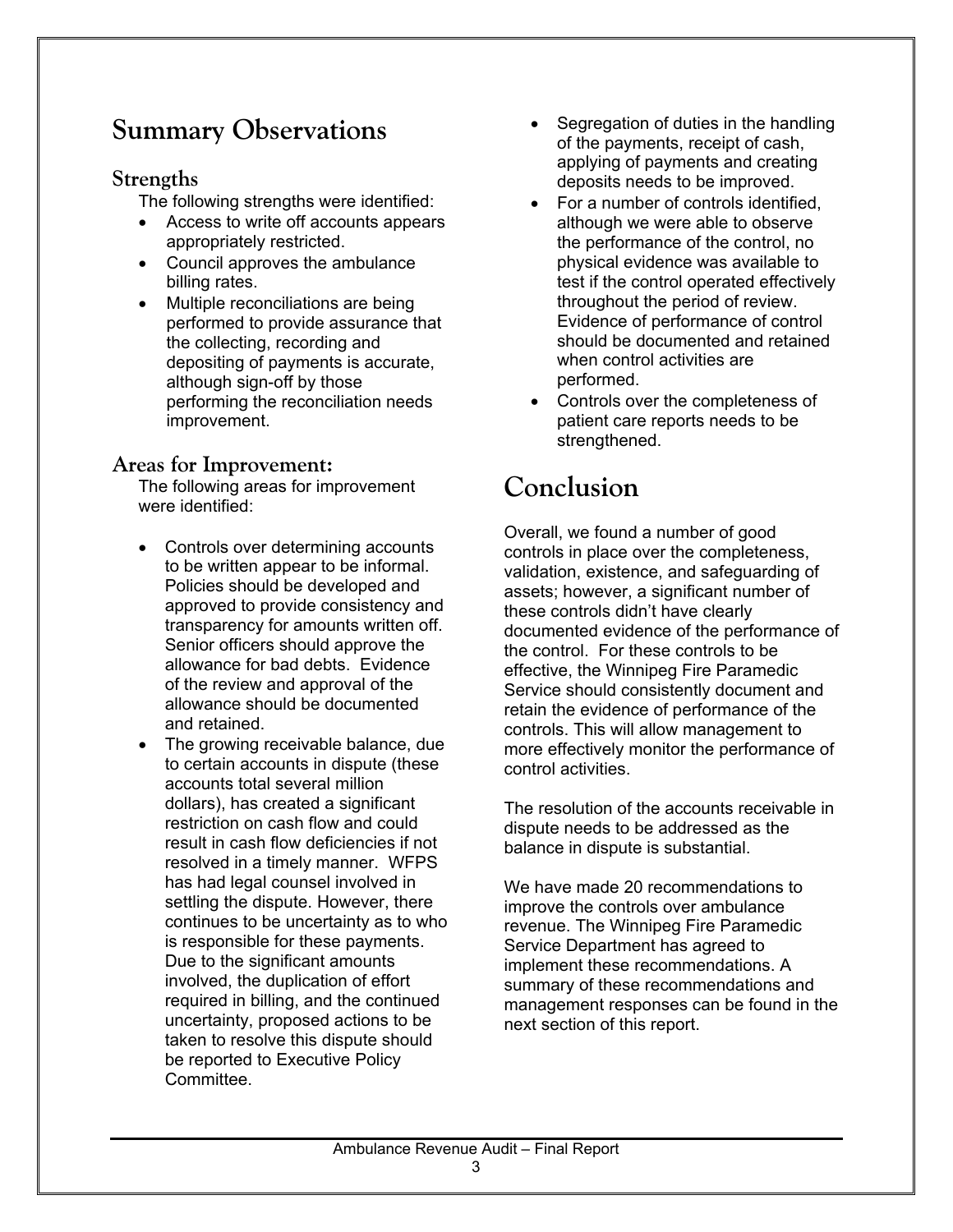### **Summary of Recommendations and**

### **Management Responses**

We provided the Winnipeg Fire Paramedic Service with a detailed report that included the controls we tested, our observations on the functioning of these controls and recommendations to enhance controls where we believe improvement is required. An excerpt from this report is attached as Appendix 2. Provided below are the recommendations to enhance control and the Winnipeg Fire Paramedic Services responses to our recommendations. The recommendations are grouped by control objective.

**Control Objective**: All revenues and receivables are accurately and completely recorded.

#### **Recommendation 1**

We recommend that Medical Supervisors document their review of the Patient Care Report (PCR) on all PCR forms.

#### *Management Response*

*Agree.* 

#### **Recommendation 2**

We recommend that the Revenue Supervisor formally document and retain evidence of the review of the random PCR checks where she reviews bills entered into the system and compares them to the corresponding PCRs.

#### *Management Response*

*Agree. The Revenue Supervisor will document, as well as initial and date her findings when reviewing PCRs.* 

#### **Recommendation 3**

We recommend that all discrepancies between the Great Plains call log and the Billing Summary report from the APC system be investigated and results documented.

#### *Management Response*

*Agree. The Revenue Supervisor will complete a form, once billing has been run, that documents how many PCRs were entered into the billing*

*system, whether any invoices failed to be brought into Great Plains, as well as her initials that invoices not brought into Great Plains through the APC system have been manually created in Great Plains.* 

#### **Recommendation 4**

We recommend that the Revenue Supervisor document evidence of review of the billing error report in all cases (including when no errors are listed on the report). Evidence of follow-up of errors should be documented to provide evidence of the work being performed.

#### *Management Response*

*Agree. The Revenue Supervisor will initial the billing error report, once follow-up has been completed.*

#### **Recommendation 5**

We recommend that the person performing the reconciliations between the

- PCR records and the Ambulance Patient Care (APC) system,
- the adjustment sheet to the payment log from the Great Plains system,
- the Cash report to the cash receipts, and
- the collection agency receipts to the Great Plains system,

initial the reconciliation to indicate who performed the work. This will provide management the ability to identify who performed the work and to ensure appropriate segregation of duties is maintained.

#### *Management Response*

*Agree. The person performing the reconciliation will initial the reconciliation.* 

#### **Recommendation 6**

We recommend that evidence of the review performed by the Revenue Supervisor of the accounting reconciliations be consistently documented.

#### *Management Response*

*The Revenue Supervisor will initial the reconciliations, once completed.*

#### **Recommendation 7**

We recommend that the Manager of Finance and Administration document and retain evidence of the monthly review of the reasonability of revenue based on PCRs processed.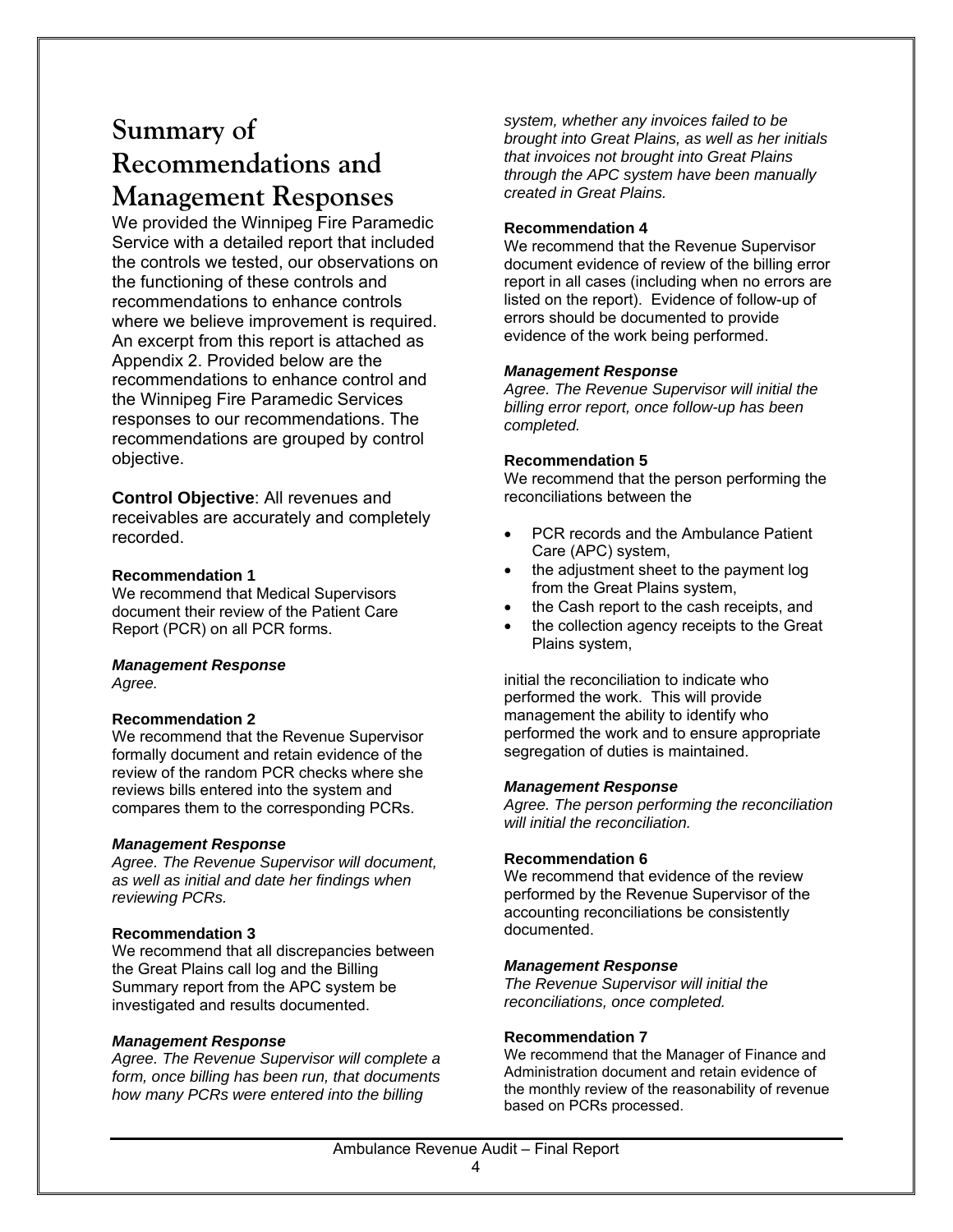#### *Management Response Agree*

#### **Recommendation 8**

We recommend that WFPS continue to monitor cancelled calls and to document evidence of that review. In addition, we recommend that WFPS develop a process to track changes to service type that were made by staff and to document evidence of that review.

#### *Management Response*

*Agree. Revenue Supervisor will monitor calls that have been cancelled or designated as Treatment No Transfer in the APC system and will document evidence of that review.* 

#### **Recommendation 9**

We recommend that evidence of the Revenue Supervisor's daily review of the voids batch report be documented and retained daily and not only when there are errors. This will provide management the ability to evaluate the effectiveness of the control.

#### *Management Response*

*Agree. The Revenue Supervisor will initial all void and rebill reports, once reviewed, and retain.*

#### **Recommendation 10**

We recommend the Treatment no Transport procedure fee listing be reviewed and approved by Senior Management. This review and approval of the listing should be performed annually in order to keep the listing current and rates charged appropriate.

#### *Management Response*

*Agree.* 

#### **Recommendation 11**

We recommend the Manager of Finance and Administration review the annual reconciliation preformed by the Revenue Supervisor of the Council approved billing rates with the rates entered into the billing system.

#### *Management Response*

*Agree. Once the rates are reconciled, the Revenue Supervisor will give the report of rates entered to the Manager of Finance and Administration who will initial the report, once reviewed.*

**Control Objective:** Revenue and receipts are recorded in the appropriate GL accounts.

#### **Recommendation 12**

We recommend that the Revenue Supervisor document and retain evidence of the performance of the reconciliation between PeopleSoft Journal entry and the Great Plains Summary.

#### *Management Response*

*Agree. The Revenue Supervisor will initial the Great Plains journal entry, once it has been reconciled to PeopleSoft.*

**Control Objective:** All receipts are safeguarded from misappropriation or destruction.

#### **Recommendation 13**

We recommend that the safe be locked at all times when the Senior Payment Clerk is not at her desk in order to limit the risk of misappropriation of receipts.

We also recommend that the Clerk Typist take the payments received by mail out of her in-box immediately upon receipt and place them in a more secure area on her desk. When payment processing has been completed, payments should be immediately placed into the safe.

#### *Management Response Agree.*

**Control Objective:** Only authorized writeoffs of accounts receivable occur

#### **Recommendation 14**

We recommend write-offs be delegated to a staff member and reviewed and approved by the Manger of Finance and Administration or performed by the Manager of Finance and Administration and reviewed by the Deputy Chief of Support Services.

#### *Management Response*

*Agree. Write-offs will be reviewed and approved by the Fire and Paramedic Chief as the Manager*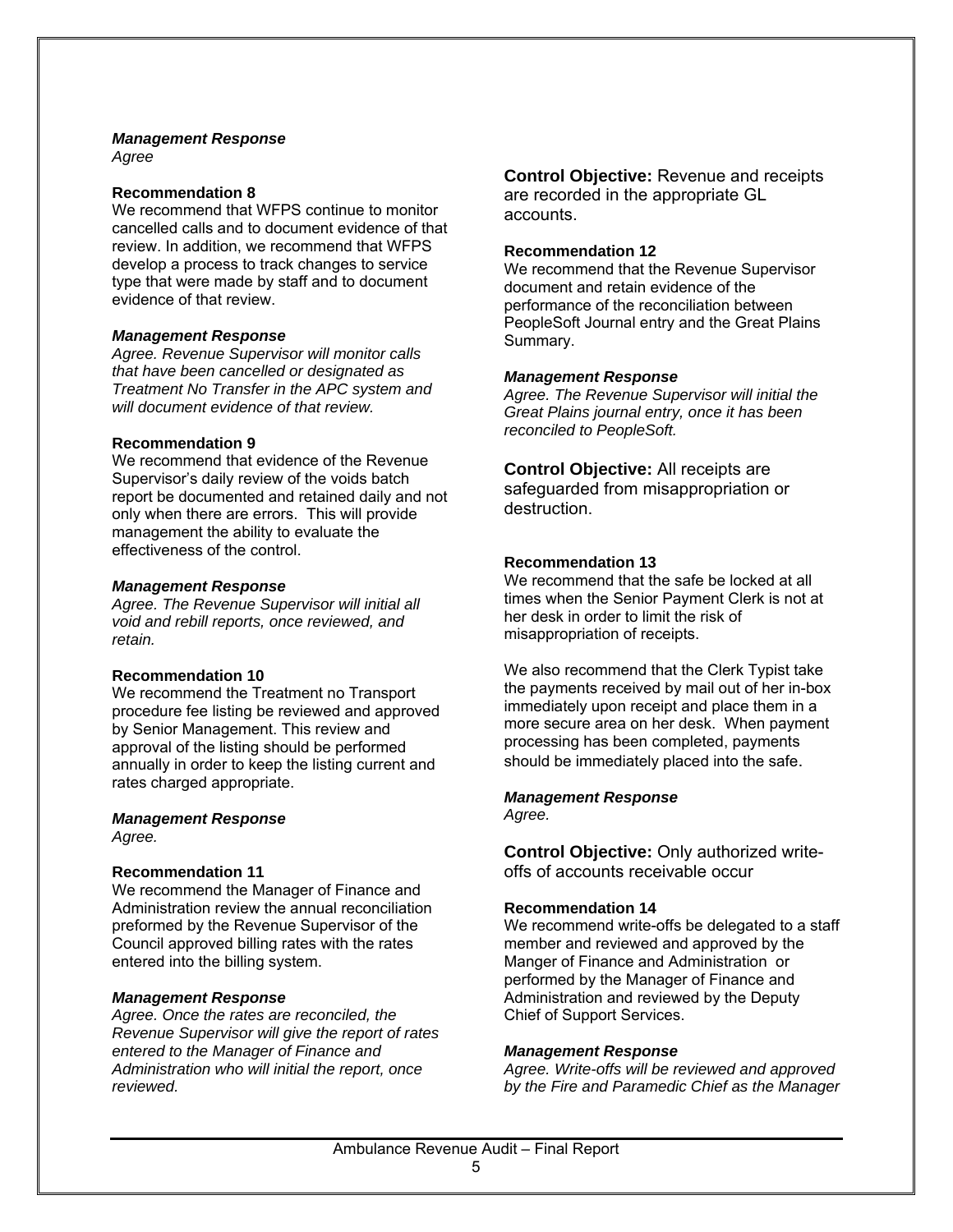*of Finance and Administration reports directly to the Fire and Paramedic Chief.* 

#### **Recommendation 15**

We recommend that a policy for the write-off of doubtful accounts receivable be developed and approved by management. This should result in transparency and greater consistency in the write-off of doubtful accounts.

#### *Management Response*

*Agree. A formal policy for the write-off of doubtful accounts receivable will be developed and approved by management.* 

#### **Recommendation 16**

We recommend management review and approve the listing of accounts prior to sending them to the collection agencies. Evidence of the review should be documented and retained.

#### *Management Response*

*Agree. The Manager of Finance and Administration will review the lists sent to the collection agencies* 

**Control Objective:** Allowance for doubtful accounts has been recorded at the appropriate amount.

#### **Recommendation 17**

We recommend that WFPS continue to work with Legal Services to create an approved policy for accounting for the patients whose accounts are dispute with a certain organization.

#### *Management Response*

*Agree, partially. It is still difficult to determine which accounts are being rejected by the organization since they are not forthcoming with information despite repeated efforts by the City. The Chief Financial Officer is intimately familiar with the situation. Corporate Finance and WFPS are continuing to work together to try and get a satisfactory resolve to this issue.* 

#### **Recommendation 18**

Due to the significant amounts involved for the accounts in dispute, WFPS should document the issues and a prepare a proposed plan of action for resolution and present this information to EPC to obtain direction and assistance in dealing with the various government

departments in order to come to a resolution of the matter.

#### *Management Response*

*WFPS has presented this issue to the CAO and would be prepared to present it to EPC if asked.*

#### **Recommendation 19**

The Chief of WFPS or the Corporate Controller should approve the year-end allowance for doubtful accounts. Evidence of approval should be documented and retained.

#### *Management Response*

*Agree. Presently the Corporate Controller is involved in the decision on the level of the allowance for doubtful accounts. Evidence of approval will be documented and retained. The year-end allowance for doubtful accounts is also reviewed by the external auditors charged with the audit of the Emergency Medical Response and Inter-facility Transfer Service financial statements.* 

**Control Objective:** Proper segregation of duties between cash collection, recording and depositing exists.

#### **Recommendation 20**

We recommend the collection of payments be performed by an employee other than the employee responsible for recording the payment. In addition, it is recommended an employee other than the one responsible for recording the payments create and take the deposit to Treasury. Appropriate segregations will provide stronger control over possible misappropriation of cash.

Alternatively, supervisory review or dual signoff of the recording of the deposit could be implemented.

#### *Management Response*

*Agree. The collection of payments will be performed by the Senior Collections Clerk and the Collections Clerk. The Senior Payments Clerk will continue to create the deposit but will be supervised by the Revenue Supervisor when she does so. The deposit will be taken to Treasury by the Collections Clerk.* 

*The Revenue Supervisor will signoff the recording of the deposit.*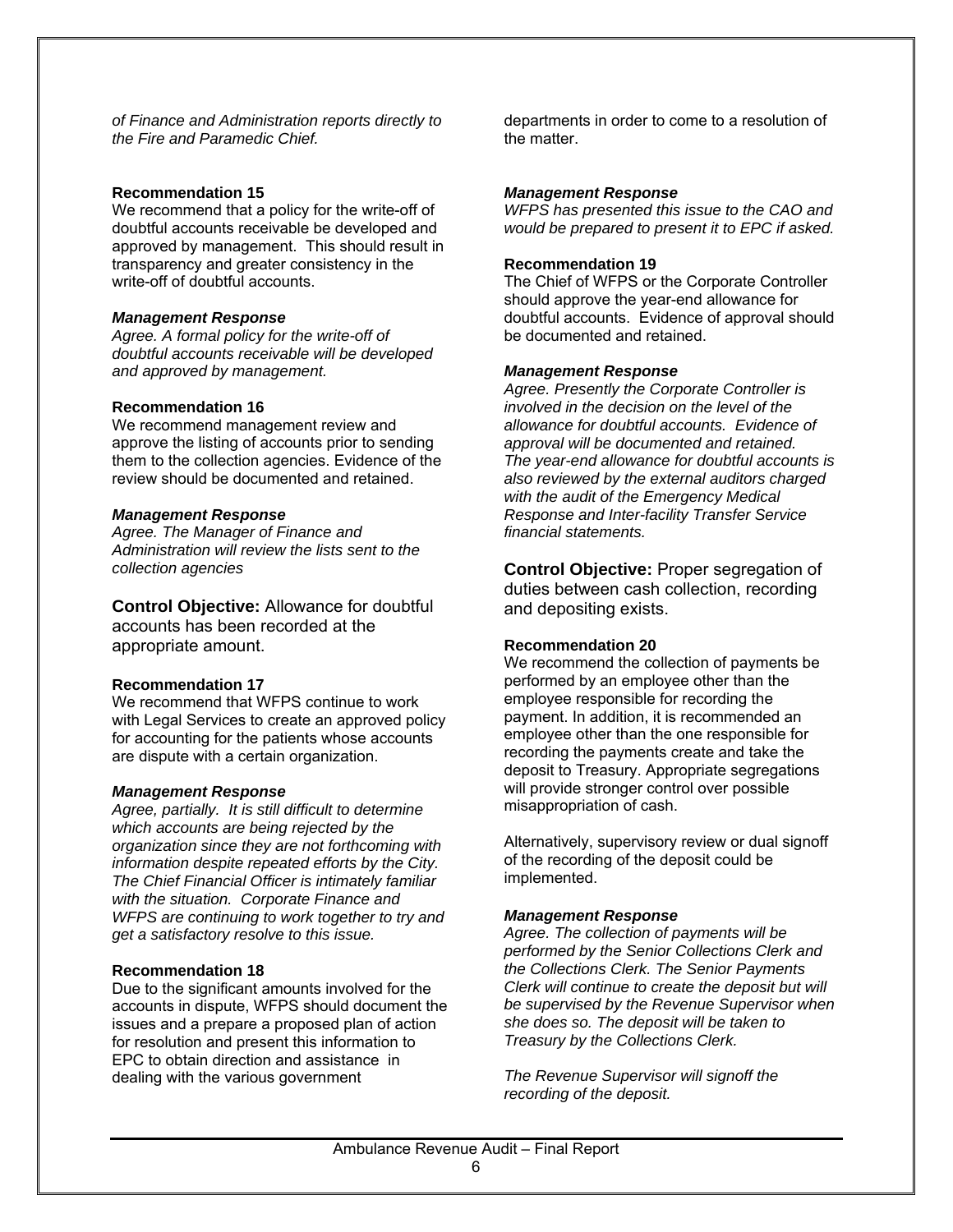#### Ambulance Revenue Audit – Final Report

7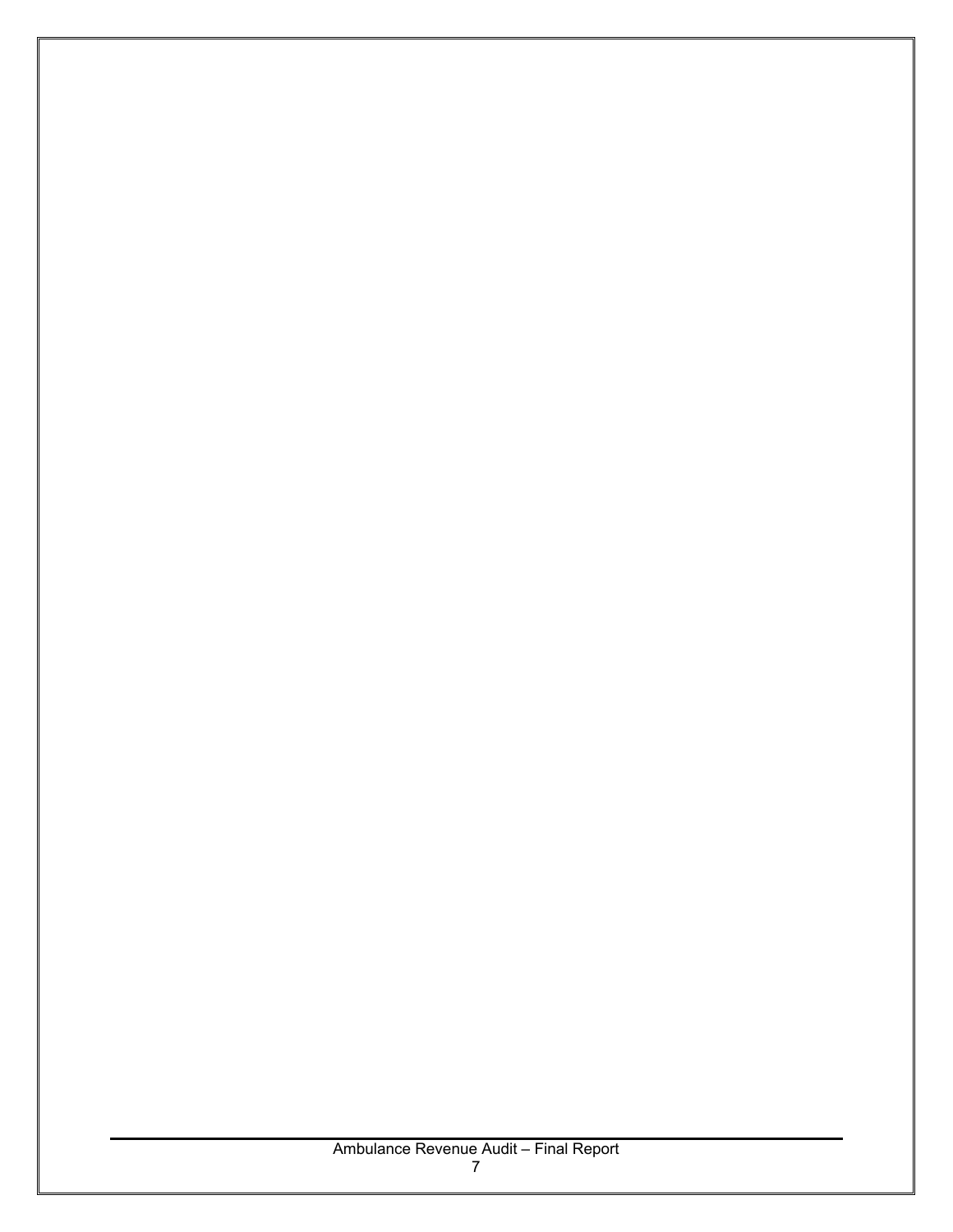